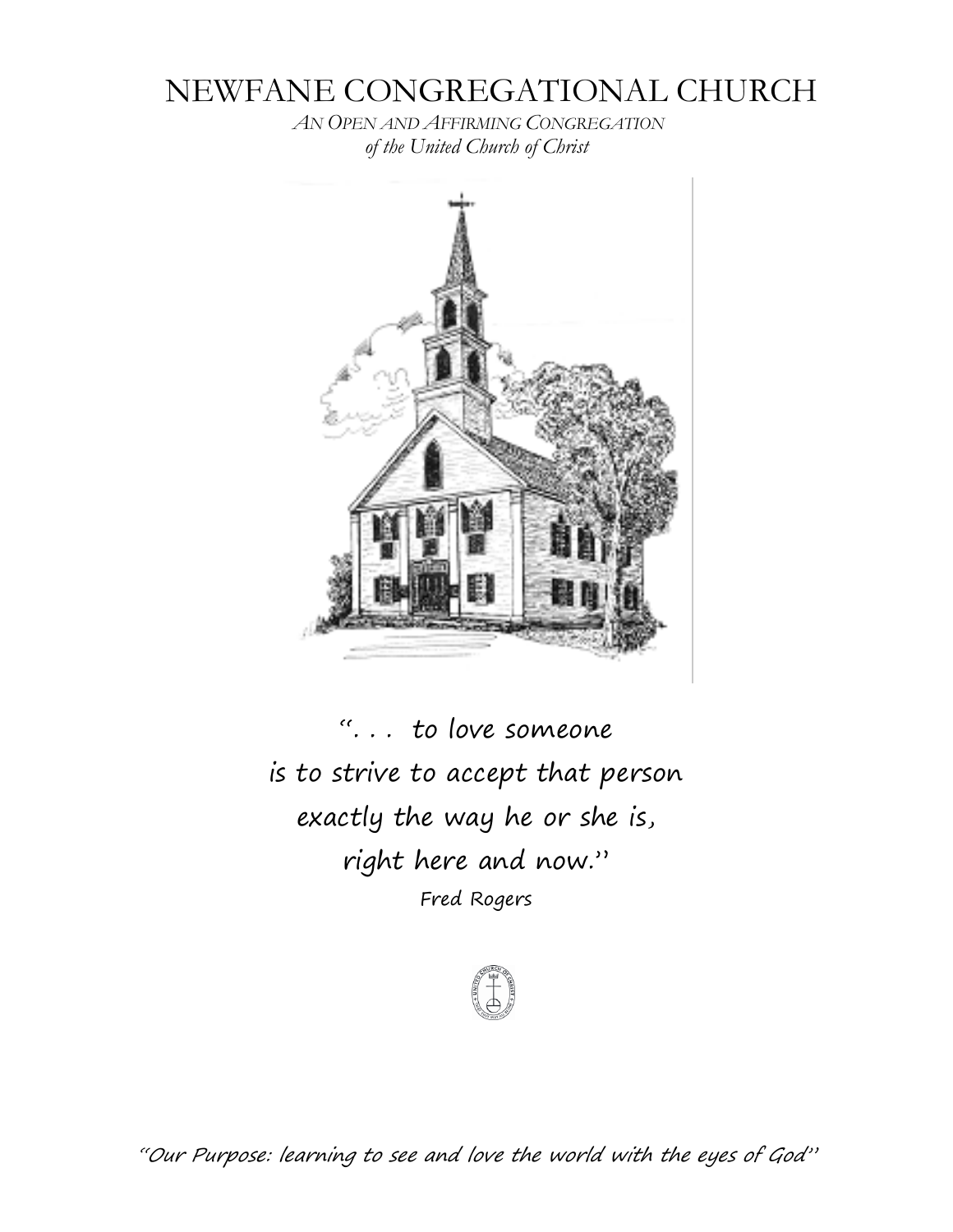## *Fourth Sunday of Easter*

*May 8, 2022, at 10:00 in the Morning*

*\* All that are able, please stand.\**

### **WELCOME & ANNOUNCEMENTS** Stan Adams

| <b>PRELUDE</b>          | "Polonaise"        |                             | J.S. Bach |
|-------------------------|--------------------|-----------------------------|-----------|
| <b>THRESHOLD MOMENT</b> | [All sing] $\#303$ | <i>Jubilate Deo [round]</i> |           |

### **CALLING ON GOD**

ONE: *Let us pray together:*

**ALL: Exquisite, invigorating Mentor of new beginnings, we come today with open hearts, ready to be healed. We come with open minds, ready to be taught. We come with open souls, ready to be transformed. We pray that your Holy Spirit will fill us up until your love spills over every levee we might build, and washes us into shameless acts of justice and mercy. For we would be a part of your resurrected presence in this time and place, the body of the risen Christ! Amen.**

**\* HYMN # 298** "The Day of Resurrection" **HONEST QUESTIONS** *(A time for quiet reflection.)* **COMPASSIONATE RESPONSE**

**\* THE PEACE** *(You may exchange a sign of God's peace with each other.)* The peace of God be with you. And also with you.

**CHILDREN'S TIME**  $Dawn$  Slade

**SCRIPTURE READING John 10:22-30 NRSV** Stan Adams **Jesus Is Rejected by the Jews**

**<sup>22</sup>** At that time the festival of the Dedication took place in Jerusalem. It was winter, **<sup>23</sup>** and Jesus was walking in the temple, in the portico of Solomon. **<sup>24</sup>** So the Jews gathered around him and said to him, "How long will you keep us in suspense? If you are the Messiah, [\[a\]](https://www.biblegateway.com/passage/?search=John+10%3A22-30&version=NRSV#fen-NRSV-26495a) tell us plainly." **<sup>25</sup>** Jesus answered, "I have told you, and you do not believe. The works that I do in my Father's name testify to me; **<sup>26</sup>** but you do not believe, because you do not belong to my sheep. **<sup>27</sup>** My sheep hear my voice. I know them, and they follow me. **<sup>28</sup>** I give them eternal life, and they will never perish. No one will snatch them out of my hand. **<sup>29</sup>** What my Father has given me is greater than all else, and no one can snatch it out of the Father's hand. [\[b\]](https://www.biblegateway.com/passage/?search=John+10%3A22-30&version=NRSV#fen-NRSV-26500b) **<sup>30</sup>** The Father and I are one."

**SERMON** *"Courage and Belief"* Rev. Rob Hamm

### **SHARING JOYS AND CONCERNS**